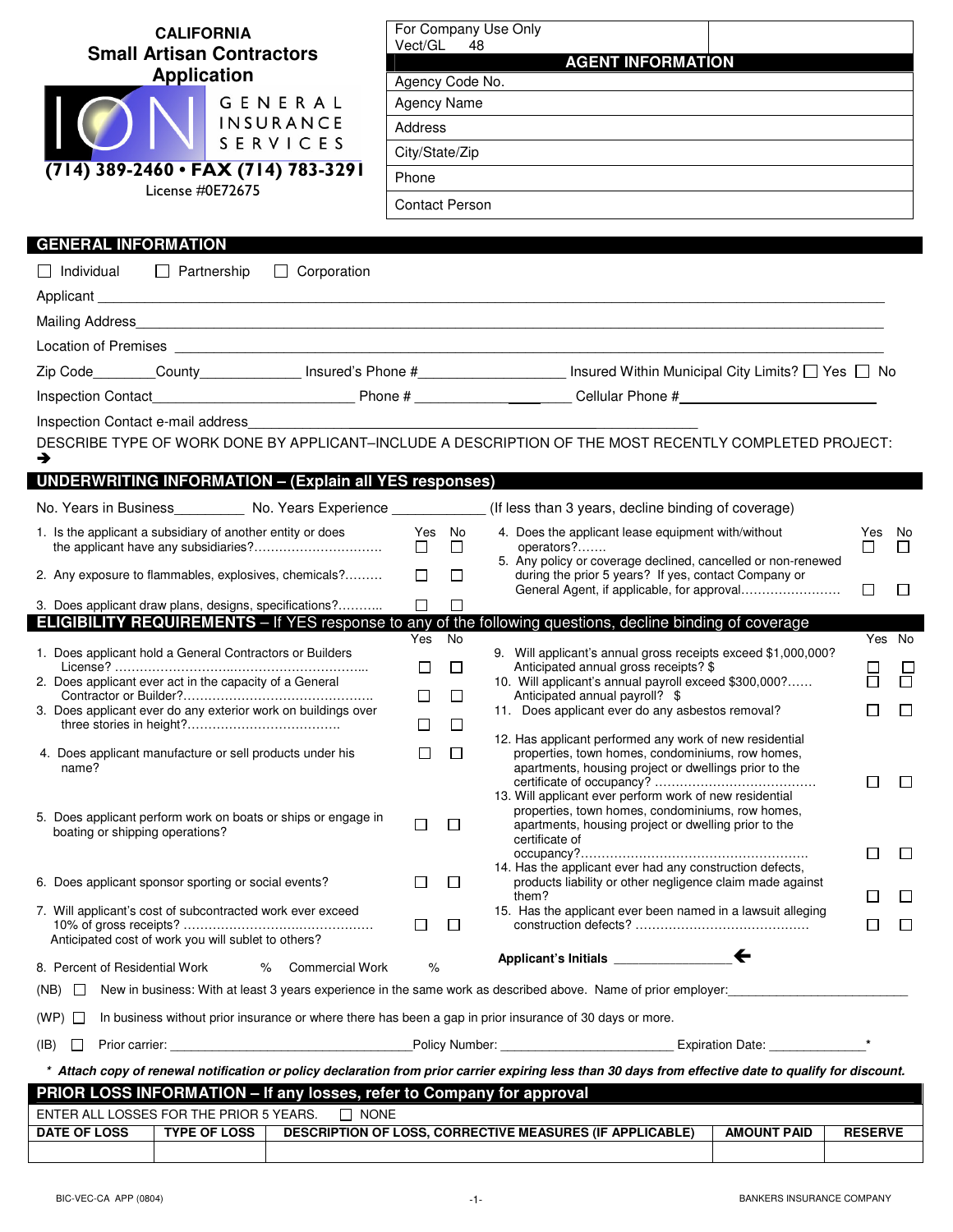# **California Application**

| 1093<br>364<br>506 | EMPLOYEES \$100/\$100 \$300/\$300 \$500/\$500 \$1,000/\$1,000<br>1160<br>386                                         |
|--------------------|----------------------------------------------------------------------------------------------------------------------|
|                    |                                                                                                                      |
|                    |                                                                                                                      |
|                    |                                                                                                                      |
|                    |                                                                                                                      |
|                    | 566                                                                                                                  |
| 168                | 188                                                                                                                  |
| 1550               | 1831                                                                                                                 |
| 517                | 611                                                                                                                  |
| 1323               | 1477                                                                                                                 |
| 441                | 492                                                                                                                  |
| 1249               | 1325                                                                                                                 |
| 416                | 441                                                                                                                  |
| 1011               | 1129                                                                                                                 |
| 337                | 375                                                                                                                  |
| 1530               | 1624                                                                                                                 |
|                    | 540                                                                                                                  |
| 1086               | 1213                                                                                                                 |
| 361                | 404                                                                                                                  |
| 597                | 665                                                                                                                  |
|                    | 221                                                                                                                  |
|                    | 992                                                                                                                  |
|                    | 330                                                                                                                  |
| 329                | 1103<br>368                                                                                                          |
| 1188               | 1327<br>442                                                                                                          |
| 994                | 1174                                                                                                                 |
|                    | 392                                                                                                                  |
|                    | 330                                                                                                                  |
|                    | 110                                                                                                                  |
|                    | 1660                                                                                                                 |
|                    |                                                                                                                      |
| 942                | 553<br>1114                                                                                                          |
|                    | 371                                                                                                                  |
|                    | 922                                                                                                                  |
|                    | 308                                                                                                                  |
|                    |                                                                                                                      |
|                    | 1442                                                                                                                 |
|                    | 480                                                                                                                  |
| 878                | 981<br>327                                                                                                           |
|                    | 509<br>199<br>839<br>279<br>988<br>395<br>332<br>279<br>93<br>1486<br>495<br>313<br>780<br>261<br>1291<br>430<br>292 |

## **(Continued on Next Page)**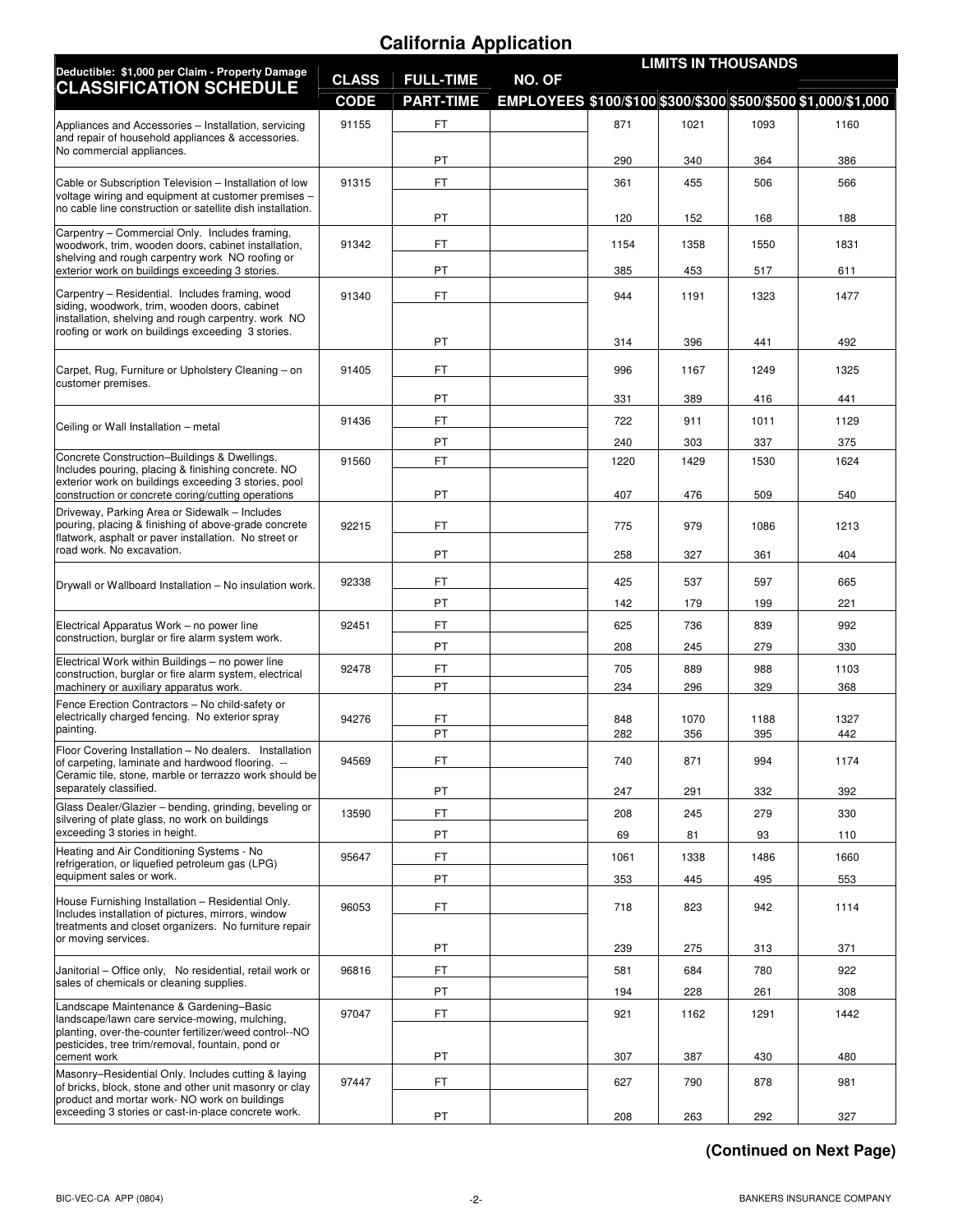|                                                                                                                                                                                                            |              | <b>California Application</b> |        |      |      |                            |                                                               |
|------------------------------------------------------------------------------------------------------------------------------------------------------------------------------------------------------------|--------------|-------------------------------|--------|------|------|----------------------------|---------------------------------------------------------------|
| Deductible: \$1,000 per Claim - Property Damage                                                                                                                                                            |              |                               | NO. OF |      |      | <b>LIMITS IN THOUSANDS</b> |                                                               |
| <b>CLASSIFICATION SCHEDULE</b>                                                                                                                                                                             | <b>CLASS</b> | <b>FULL-TIME</b>              |        |      |      |                            |                                                               |
|                                                                                                                                                                                                            | <b>CODE</b>  | <b>PART-TIME</b>              |        |      |      |                            | EMPLOYEES \$100/\$100 \$300/\$300 \$500/\$500 \$1,000/\$1,000 |
| Painting-Buildings & appurtenant structures only, incl.<br>walkways/fences, surface prep & faux/texture<br>painting-NO work on tanks, buildings exceeding 3                                                | 98304        | <b>FT</b>                     |        | 826  | 972  | 1109                       | 1311                                                          |
| stories, exterior spray painting or roof painting.                                                                                                                                                         |              | PT                            |        | 275  | 324  | 369                        | 436                                                           |
| Paperhanging - Includes surface preparation, covering<br>walls and ceilings with wallpaper, fabric, vinyl or other                                                                                         | 98344        | FT.                           |        | 755  | 952  | 1057                       | 1181                                                          |
| wall coverings.                                                                                                                                                                                            |              | PT                            |        | 251  | 317  | 352                        | 393                                                           |
| Plastering or Stucco Work - Excludes Exterior<br>Insulation and Finish Systems (EIFS) work and<br>exterior work on buildings exceeding 3 stories in                                                        | 98449        | FT.                           |        | 684  | 863  | 959                        | 1070                                                          |
| height.                                                                                                                                                                                                    |              | PT                            |        | 228  | 288  | 319                        | 356                                                           |
| Plumbing-Residential & Incidental Commercial-NO<br>fire sprinkler, liquefied petroleum gas (LPG), septic<br>tank, excavation, swimming pool, process piping,                                               | 98483        | FT.                           |        | 1569 | 1980 | 2199                       | 2456                                                          |
| public utilities, hospital, or industrial work.                                                                                                                                                            |              | PT                            |        | 523  | 659  | 732                        | 818                                                           |
| Refrigeration Equipment - installation, service and<br>repair of commercial refrigeration systems. No<br>liquefied petroleum gas (LPG) equipment sales or                                                  | 98636        | FT.                           |        | 693  | 816  | 931                        | 1100                                                          |
| work.                                                                                                                                                                                                      |              | PT                            |        | 231  | 272  | 310                        | 367                                                           |
| Satellite Dish Installation, Service or Repair - No work<br>on buildings exceeding 3 stories in height                                                                                                     | 99650        | FT.                           |        | 463  | 545  | 622                        | 735                                                           |
|                                                                                                                                                                                                            |              | PT                            |        | 154  | 181  | 207                        | 244                                                           |
| Siding & Gutter Installation - Includes soffit/fascia &<br>decorative shutters--NO spray on siding, roofing, roof<br>flashings or work on buildings exceeding 3 stories.<br>See Carpentry for wood siding. | 98967        | FT.                           |        | 923  | 1166 | 1294                       | 1445                                                          |
|                                                                                                                                                                                                            |              | PT                            |        | 308  | 389  | 431                        | 482                                                           |
| Sign Painting or Lettering - No electric signs or sign<br>erection work above the first floor level.                                                                                                       | 99004        | FT                            |        | 1066 | 1346 | 1493                       | 1668                                                          |
|                                                                                                                                                                                                            |              | PT                            |        | 355  | 448  | 498                        | 556                                                           |
| Swimming Pool Maintenance-Routine maintenance of<br>water chemical balance, cleaning/replacing filters,<br>vacuuming & scrubbing--NO installation, service,                                                | 99505        | FT                            |        | 861  | 1087 | 1207                       | 1348                                                          |
| repair. No resurfacing, painting or pump work.                                                                                                                                                             |              | PT                            |        | 287  | 362  | 402                        | 449                                                           |
| Telephone Equip Installation--wiring, cables & circuits<br>for telephone and communications equip. operating at<br><50 volts. NO telephone line construction, burglar, fire                                | 91551        | FT                            |        | 552  | 697  | 774                        | 866                                                           |
| alarm or emergency systems work.                                                                                                                                                                           |              | PT                            |        | 184  | 231  | 258                        | 288                                                           |
| Tile, Stone, Marble, Mosaic or Terrazzo Work -<br>Installation and repair of these materials to floors,<br>walls or counter-tops. NO swimming pool work or                                                 | 99746        | FT                            |        | 534  | 673  | 747                        | 835                                                           |
| roofing operations.                                                                                                                                                                                        |              | PT                            |        | 177  | 224  | 248                        | 278                                                           |

| <b>GENERAL LIABILITY PREMIUM</b>                                                                                                                   |                                                    |                   |            |                                                                                                                                                                                                                                                                                                                                                                                                                                             |
|----------------------------------------------------------------------------------------------------------------------------------------------------|----------------------------------------------------|-------------------|------------|---------------------------------------------------------------------------------------------------------------------------------------------------------------------------------------------------------------------------------------------------------------------------------------------------------------------------------------------------------------------------------------------------------------------------------------------|
|                                                                                                                                                    |                                                    |                   | Full Time: |                                                                                                                                                                                                                                                                                                                                                                                                                                             |
|                                                                                                                                                    |                                                    | No. of Employees: |            |                                                                                                                                                                                                                                                                                                                                                                                                                                             |
|                                                                                                                                                    |                                                    |                   | Part Time: |                                                                                                                                                                                                                                                                                                                                                                                                                                             |
| Select Limit Requested (Limits in Thousands): $\Box$ 100/100 $\Box$ 300/300 $\Box$ 500/500 $\Box$ 1,000/1,000                                      |                                                    |                   |            | Premium<br>$\begin{tabular}{lllllllllllll} \bf{0.3} & \bf{0.3} & \bf{0.3} & \bf{0.3} & \bf{0.3} & \bf{0.3} \\ \bf{0.3} & \bf{0.3} & \bf{0.3} & \bf{0.3} & \bf{0.3} & \bf{0.3} \\ \bf{0.3} & \bf{0.3} & \bf{0.3} & \bf{0.3} & \bf{0.3} & \bf{0.3} \\ \bf{0.3} & \bf{0.3} & \bf{0.3} & \bf{0.3} & \bf{0.3} & \bf{0.3} \\ \bf{0.3} & \bf{0.3$                                                                                                  |
| <b>THE INCREASED LIMITS</b><br>$\Box$ 100/200                                                                                                      | $\Box$ 300/600 $\Box$ 500/1,000 $\Box$ 1,000/2,000 |                   |            |                                                                                                                                                                                                                                                                                                                                                                                                                                             |
| Factor<br>(1.02)                                                                                                                                   | (1.02)<br>(1.01)                                   |                   |            | Factor<br>$\boldsymbol{\mathsf{X}}$ and $\boldsymbol{\mathsf{X}}$ and $\boldsymbol{\mathsf{X}}$ and $\boldsymbol{\mathsf{X}}$ are $\boldsymbol{\mathsf{X}}$ and $\boldsymbol{\mathsf{X}}$ and $\boldsymbol{\mathsf{X}}$ are $\boldsymbol{\mathsf{X}}$ and $\boldsymbol{\mathsf{X}}$ are $\boldsymbol{\mathsf{X}}$ and $\boldsymbol{\mathsf{X}}$ are $\boldsymbol{\mathsf{X}}$ and $\boldsymbol{\mathsf{X}}$ are $\boldsymbol{\mathsf{X}}$ a |
| □ IN BUSINESS WITH NO PRIOR INSURANCE OR LAPSE IN COVERAGE MODIFICATION (Modification 1.50)                                                        |                                                    |                   |            | Modification X and the Modification of the Model State of the Model State of the Model State of the Model State of the Model State of the Model State of the Model State of the Model State of the Model State of the Model St                                                                                                                                                                                                              |
| $\Box$ PROOF OF PRIOR DISCOUNT (Discount .85)<br>Attach copy of renewal notice, non-renewal or policy declaration in order to qualify for discount |                                                    |                   |            | $\mathsf X$ and $\mathsf X$ and $\mathsf X$ are $\mathsf X$ and $\mathsf X$ are $\mathsf X$ and $\mathsf X$ are $\mathsf X$ and $\mathsf X$ are $\mathsf X$ and $\mathsf X$ are $\mathsf X$ and $\mathsf X$ are $\mathsf X$ and $\mathsf X$ are $\mathsf X$ and $\mathsf X$ are $\mathsf X$ and $\mathsf X$ are $\mathsf X$ and<br>Discount                                                                                                 |
|                                                                                                                                                    |                                                    |                   |            | <b>GENERAL LIABILITY PREMIUM <math>=</math></b>                                                                                                                                                                                                                                                                                                                                                                                             |

(\$ 100,000 Limits = \$750 MINIMUM PREMIUM)

(\$ 300,000 Limits = \$750 MINIMUM PREMIUM)

(\$ 500,000 Limits = \$750 MINIMUM PREMIUM)

(\$1,000,000 Limits = \$1,000 MINIMUM PREMIUM)

**BANKERS POLICY FEE**  $=$  \$250.00

#### **TOTAL = \_\_\_\_\_\_\_\_\_\_\_\_\_\_\_\_\_**